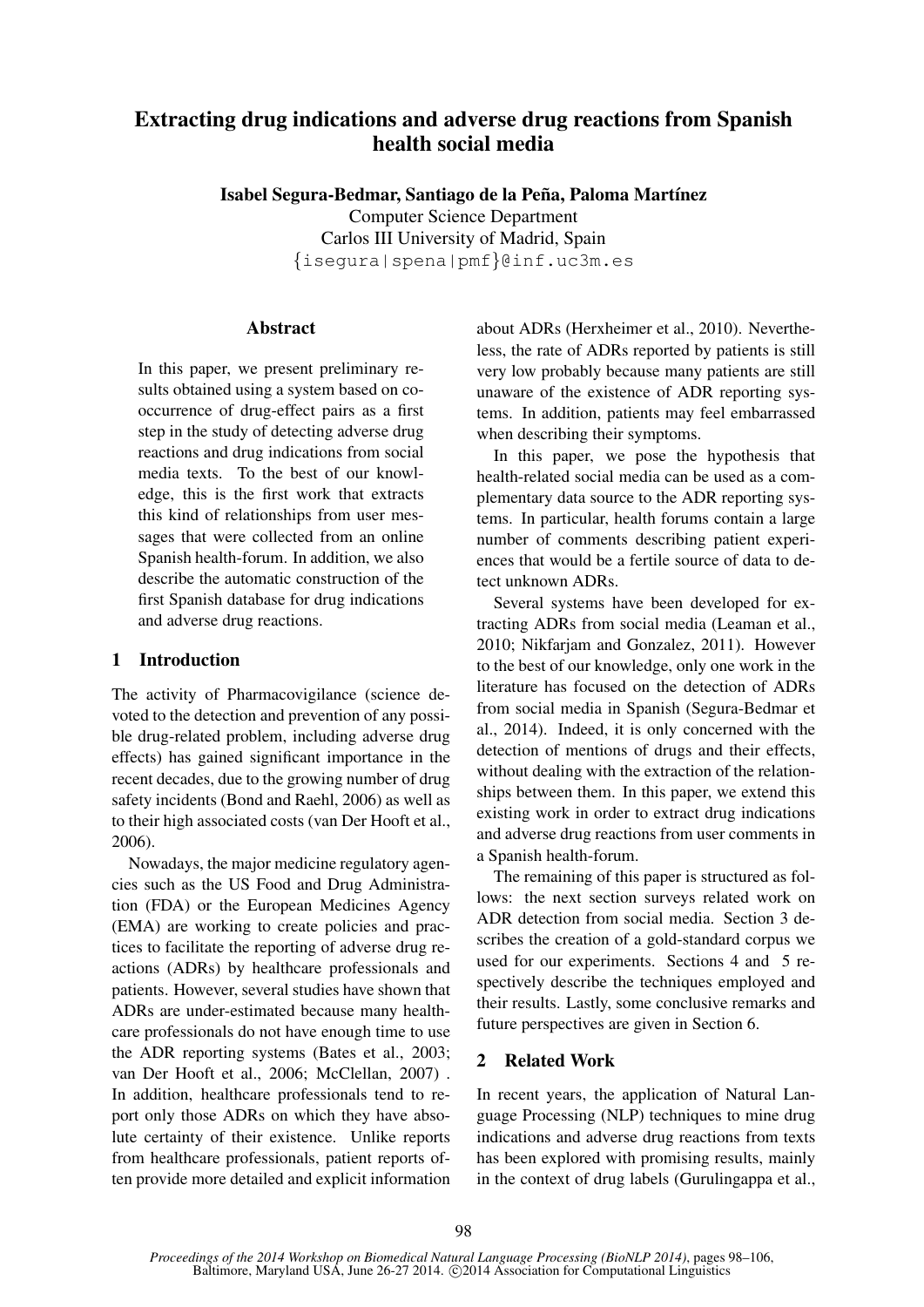2013; Li et al., 2013; Kuhn et al., 2010; Fung et al., 2013), biomedical literature (Xu and Wang, 2013), medical case reports (Gurulingappa et al., 2012) and health records (Friedman, 2009; Sohn et al., 2011). However, as it will be described below, the extraction of these drug relationships from social media has received much less attention.

To date, most of research on drug name recognition concerns either biomedical literature (Segura-Bedmar et al., 2013; Krallinger et al., 2013) or clinical records (Uzuner et al., 2010), thus leaving unexplored this task in social media texts.

To our knowledge, there is no work in the literature that addresses the extraction of drug indications from social media texts. Regarding the detection of ADRs, Leaman et al., (2010) developed a system to automatically recognize adverse effects in user comments from the DailyStrength<sup>1</sup> health-related social network. A corpus of 3,600 comments was manually annotated with a total of 1,866 drug conditions, including beneficial effects, adverse effects, indications and others. This study focused only on a set of four drugs, and thereby, drug name recognition was not addressed. The system used a dictionary-based approach to identify adverse effects and a set of keywords in order to distinguish adverse effects from the other drug conditions. The dictionary consisted of 4,201 concepts, which were collected from several resources such as the COSTART vocabulary (FDA, 1970), the SIDER database (Kuhn et al., 2010), the MedEffect database  $2$  and a list of colloquial phrases manually collected from the comments. The system achieved a precision of 78.3% and a recall of 69.9% (an f-measure of 73.9%).

Later, Nikfarjam and Gonzalez (2011) applied association rule mining to extract frequent patterns describing opinions about drugs. The rules were generated using the Apriori tool, an implementation of the Apriori algorithm (Agrawal et al., 1994) for association rule mining. The main advantage of this approach over the dictionary based approach is that the system is able to detect terms not included in the dictionary. The results of this study were 70.01% precision and 66.32% recall, for an f-measure of 67.96%.

Benton et al.,(2011) collected a lexicon of lay medical terms from websites and databases about drugs and their adverse effects to identify drug ef-

fects. Then, the authors applied the Fishers exact test (Fisher, 1922) to find all the drug-effect pairs that co-occurred independently by chance in a corpus of user comments. To evaluate the system, the authors focused only on the four most commonly used drugs to treat breast cancer. Precision and recall were calculated by comparing the adverse effects from their drug labels and the adverse effects obtained by the system. The system obtained an average precision of 77% and an average recall of 35.1% for all four drugs.

To the best of our knowledge, the system described in (Segura-Bedmar et al., 2014) is the only one that has dealt with the detection of drugs and their effects from Spanish social media streams. The system used the Textalytics tool<sup>3</sup>, which follows a dictionary-based approach to identify entities in texts. The dictionary was constructed based on the following resources:  $CIMA<sup>4</sup>$  and MedDRA<sup>5</sup>. CIMA is an online information center maintained by the Spanish Agency for Medicines and Health Products (AEMPS). CIMA provides information on all drugs authorized in Spain, though it does not include drugs approved only in Latin America. CIMA contains a total of 16,418 brand drugs and 2,228 generic drugs. Many brand drugs have very long names because they include additional information such as dosages, mode and route of administration, laboratory, among others (for example, *ESPIDIFEN 400 mg GRANU-LADO PARA SOLUCION ORAL SABOR ALBARI-COQUE*). For this reason, brand drug names were simplified before being included in the dictionary. After removing the additional information, the resulting list of brand drug names consisted of 3,662 terms. Thus, the dictionary contained a total of 5,890 drugs. As regards to the effects, the authors decided to use MedDRA, a medical multilingual terminology dictionary about events associated with drugs. MedDRA is composed of a five levels hierarchy. A total of 72,072 terms from the most specific level, "Lowest Level Terms" (LLTs), were integrated into the dictionary. In addition, several gazetteers including drugs and effects were collected from websites such as Vademecum<sup>6</sup>, a Spanish online website that provides information to patients on drugs and their side effects, and

<sup>1</sup> http://www.dailystrength.org/

<sup>2</sup> http://www.hc-sc.gc.ca/dhp-mps/medeff/index-eng.php

<sup>3</sup> https://textalytics.com/

<sup>4</sup> http://www.aemps.gob.es/cima/

<sup>5</sup> http://www.meddra.org/

<sup>6</sup> http://www.vademecum.es/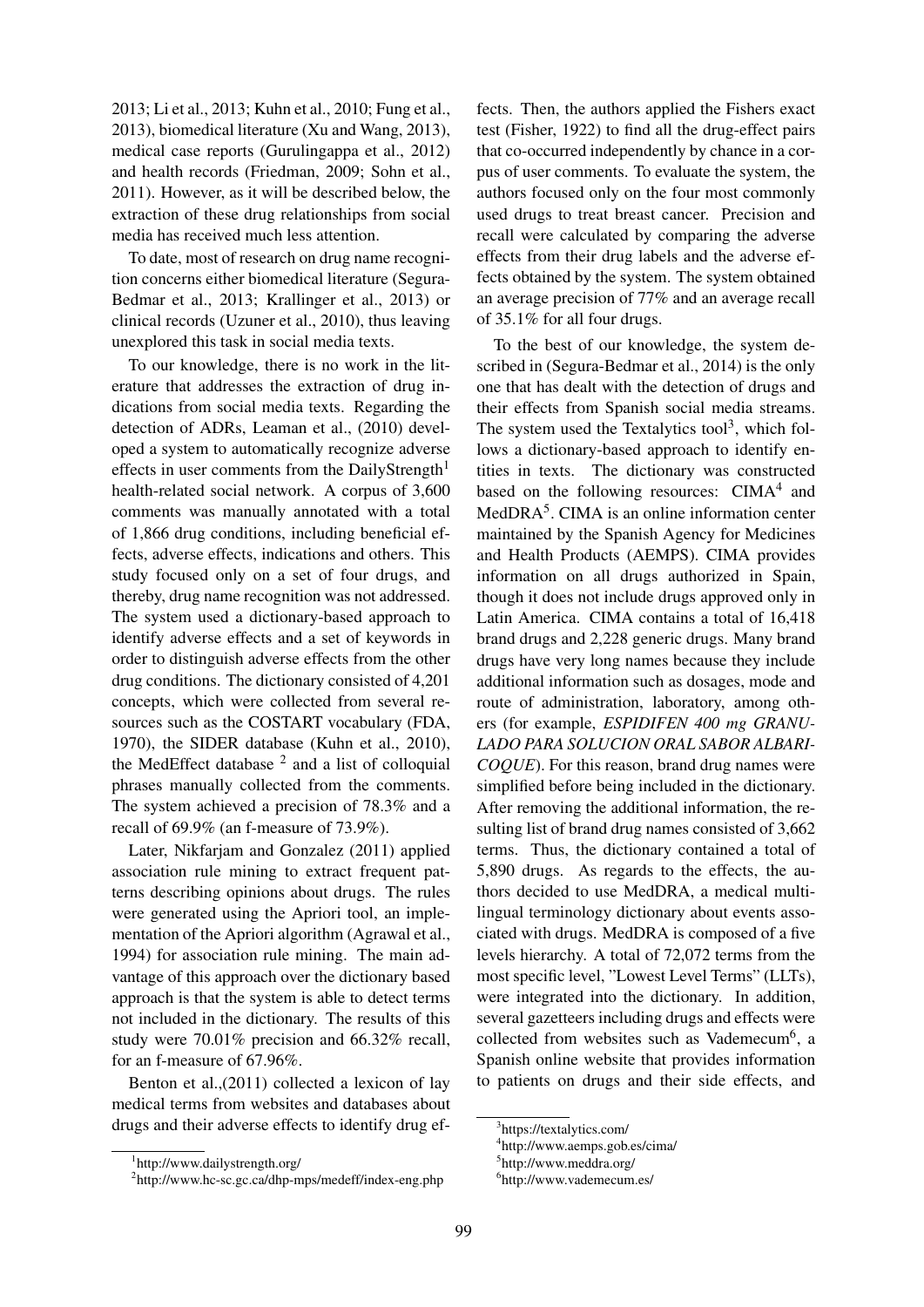the ATC system<sup>7</sup>, a classification system of drugs. Thus, the dictionary and the two gazetteers contained a total of 7,593 drugs and 74,865 effects. The system yielded a precision of 87% for drugs and 85% for effects, and a recall of 80% for drugs and 56% for effects.

#### 3 The SpanishADR corpus

Segura-Bedmar et al., (2014) created the first Spanish corpus of user comments annotated with drugs and their effects. The corpus consists of 400 comments, which were gathered from ForumClinic<sup>8</sup>, an interactive health social platform, where patients exchange information about their diseases and their treatments. The texts were manually annotated by two annotators with expertise in Pharmacovigilance. All the mentions of drugs and effects were annotated, even those containing spelling or grammatical errors (for example, *hemorrajia* (haemorrhage)). An assessment of the inter-annotator agreement (IAA) was based on the F-measure metric, which approximates the kappa coefficient (Cohen, 1960) when the number of true negatives (TN) is very large (Hripcsak and Rothschild, 2005). This assessment revealed that while drugs showed a high IAA (0.89), their effects point to moderate agreement (0.59). This may be due to drugs have specific names and there are a limited number of them, however their effects are expressed by patients in many different ways due to the variability and richness of natural language. The corpus is available for academic purposes<sup>9</sup>.

In this paper, we extend the Spanish corpus to incorporate the annotation of the relationships between drugs and their effects. In particular, we annotated drug indications and adverse drug reactions. These relationships were annotated at comment level rather than sentence level, because determining sentence boundaries in this kind of texts can be problematic since many users often write ungrammatical sentences. Guidelines were created by two annotators (A1, A2) and a third annotator (A3) was trained on the annotation guidelines. Then, we split the corpus in three subsets, and each subset was annotated by one annotator. Finally, IAA was measured using kappa-statistic on a sample of 97 documents randomly selected. These documents were annotated by the three annotators and annotation differences were analysed.

As Table 1 shows, the resulting corpus has 61 drug indications and 103 adverse drug reactions. The average size of a comment is 72 tokens. The average size of a text fragment describing a drug indication is 34.7 tokens and 28.2 tokens for adverse drug reactions.

| <b>Annotation</b>     | <b>Size</b> |
|-----------------------|-------------|
| drugs                 | 188         |
| effect                | 545         |
| drug indication       | 61          |
| adverse drug reaction | 103         |

Table 1: Size of the extended SpanishADR corpus.

As it is shown in Table 2, the IAA figures clearly suggest that the annotators have high agreement among them. We think that the IAA figures were lower with the third annotator because he did not participate in the guidelines development process, and maybe, he was not trained well enough to perform the task. The main source of disagreement among the annotators could arise from considering whether a term refers to a drug effect or not. This is due to some terms are too general (such as *trastorno* (upset), *enfermedad* (disease), *molestia* (ache)). The annotators A1 and A2, in general, ruled out all the relation instances where these general terms occur, however they were considered and annotated by the third annotator.

|     | A2  | A3   |
|-----|-----|------|
| A 1 | 0.8 | 0.69 |
| A2  |     | 0.68 |

Table 2: Pairwise IAA for each combination of two annotators. IAA was measured using Cohens' kappa statistic

#### 4 Methods

In this contribution, some refinements to the system (Segura-Bedmar et al., 2014) are proposed. The error analysis performed in (Segura-Bedmar et al., 2014) showed that most of false positives for drug effects were mainly due to the inclusion of MedDRA terms referring to procedures and tests in the dictionary. MedDRA includes terms for diseases, signs, abnormalities, procedures and tests. Therefore, we decided not to include terms corresponding to the "Procedimientos

<sup>&</sup>lt;sup>7</sup>http://www.whocc.no/atc\_ddd\_index/

<sup>8</sup> http://www.forumclinic.org/

<sup>9</sup> http://labda.inf.uc3m.es/SpanishADRCorpus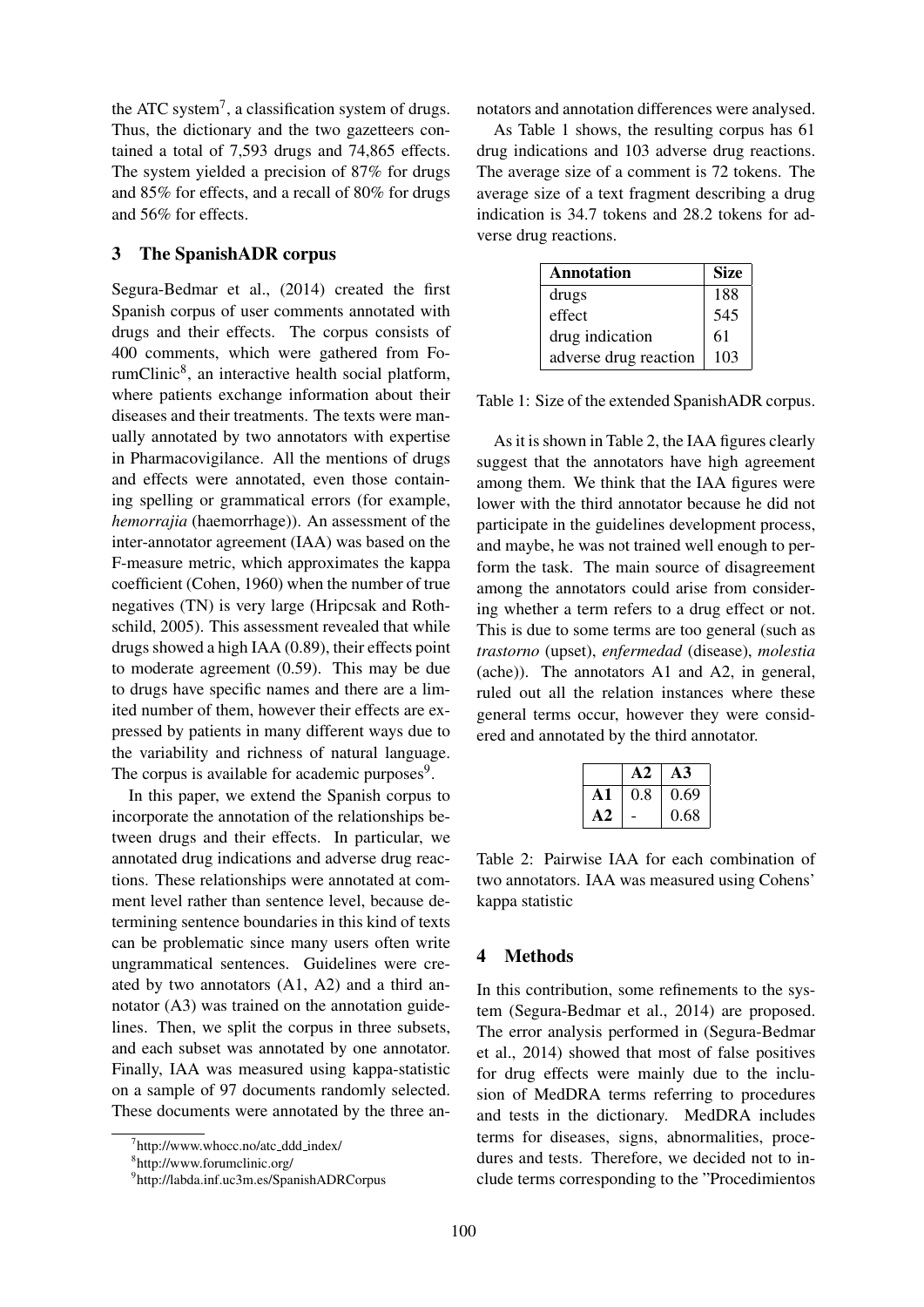médicos y quirúrgicos" and "Exploraciones complementarias" categories since they do not represent drug effects. Thus, we created a new dictionary that only includes those terms from Med-DRA that actually refer to drug effects. As in the system (Segura-Bedmar et al., 2014), we applied the Textalytics tool, which follows a dictionarybased approach, to identify drugs and their effects occurring in the messages. We created a  $GATE<sup>10</sup>$  pipeline application integrating the Textalytic module and the gazetteers collected from the Vademecum website and the ATC system proposed in (Segura-Bedmar et al., 2014).

In addition, we created an additional gazetteer in order to increase the coverage. We developed a web crawler to browse and download pages related to drugs from the MedLinePlus website $11$ . Unlike Vademecum, which only contains information for drugs approved in Spain, MedLinePlus also includes information about drugs only approved in Latin America. Terms describing drug effects were extracted by regular expressions from these pages and then were incorporated into a gazetteer. Then, the new gazetteer was also integrated into the GATE pipeline application to identify drugs and effects. Several experiments with different settings of this pipeline are described in the following section.

The main contribution of this paper is to propose an approach for detecting relationships between drugs and their effects from user comments in Spanish. The main difficulty in this task is that although there are several English databases such as SIDER or MedEffect with information about drugs and their side effects, none of them are available for Spanish. Moreover, these resources do not include drug indications. Thus, we have automatically built the first database, *SpanishDrug-EffectBD*, with information about drugs, their drug indications as well as their adverse drug reactions in Spanish. Our first step was to populate the database with all drugs and effects from our dictionary. Figure 1 shows the database schema. Active ingredients are saved into the *Drug* table, and their synonyms and brand names into the *DrugSynset* table. Likewise, concepts from Med-DRA are saved into the *Effect* table and their synonyms are saved into the *EffectSynset* table. As it is shown in Figure 1, the database is also de-

signed to store external ids from other databases. Thus, drugs and effects can be linked to external databases by the tables *has externalIDDrug* and *has externalIDDrug*, respectively.

To obtain the relationships between drugs and their effects, we developed several web crawlers in order to gather sections describing drug indications and adverse drug reactions from drug package leaflets contained in the following websites: MedLinePlus, Prospectos.Net<sup>12</sup> and Prospectos.org<sup>13</sup>. Once these sections were downloaded, their texts were processed using the Text-Alyticis tool to recognize drugs and their effects. As each section (describing drug indications or adverse drug effects) is linked to one drug, we decided to consider the effects contained in the section as possible relationships with this drug. The type of relationship depends on the type of section: drug indication or adverse drug reaction. Thus for example, a pair (drug, effect) from a section describing drug indications is saved into the *DrugEffect* table as a drug indication relationship, while if the pair is obtained from a section describing adverse drug reactions, then it is saved as an adverse drug reaction. This database can be used to automatically identify drug indications and adverse drug reactions from texts. Table 3 shows the number of drugs, effects and their relationships stored into the database.

|                        | <b>Concepts</b> | <b>Synonyms</b> |  |
|------------------------|-----------------|-----------------|--|
| drugs                  | 3,244           | 7,378           |  |
| effects                | 16,940          | 52,199          |  |
| drug indications       | 4,877           |                 |  |
| adverse drug reactions | 58,633          |                 |  |

Table 3: Number of drugs, effects, drug indications and adverse drug effects in the SpanishDrug-EffectBD database.

As regards to the extraction of the relationships between drugs and their effects occurring in the corpus, first of all, texts were automatically annotated with drugs and effects using the GATE pipeline application. Then, in order to generate all possible relation instances between drugs and their effects, we considered several sizes of window: 10, 20, 30, 40 and 50. Given a size n, any pair (drug, effect) co-occurring within a window of n-tokens are treated as a relation instance. Af-

<sup>10</sup>http://gate.ac.uk/

<sup>11</sup>http://www.nlm.nih.gov/medlineplus/spanish/

<sup>12</sup>http://www.prospectos.net/

<sup>13</sup>http://prospectos.org/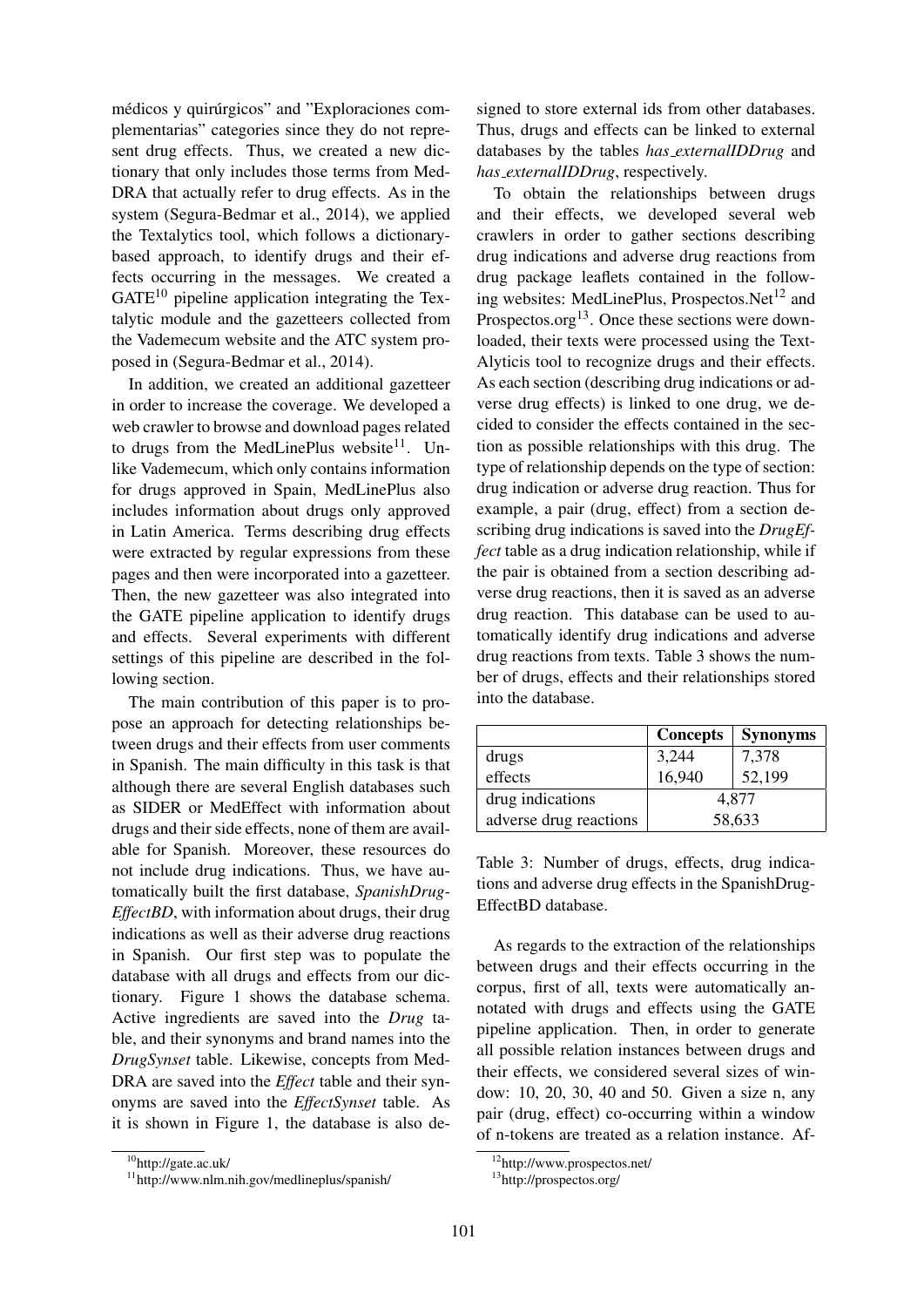

Figure 1: The SpanishDrugEffectBD database schema

terwards, each relation instance is looked up in the *DrugEffect* table in order to determine if it is a positive instance and if this is the case, its type: drug indication or adverse drug reaction.

## 5 Experiments

Several experiments have been performed in order to evaluate the contribution of the proposed methods and resources. Table 4 shows the results for the named entity recognition task of drugs and effects using the dictionary integrated into the TextAlytic tool. The first row shows the results with the dictionary built from the CIMA and MedDRA resources, while the second one shows the results obtained using the new dictionary in which those MedDRA terms corresponding to "Procedimientos médicos y quirúrgicos" and "Exploraciones" complementarias" categories were ruled out. As it can be seen in this table, the new dictionary permits to obtain a significant improvement with respect to the original dictionary. For effect type, precision was increased almost a 40% and recall a 7%. As regards to the contribution of the gazetteers, the coverage for effects improves almost a 6% but with significant decrease in precision of almost 21%. Regarding to the detection of drugs, the use of gazetteers improves slightly the precision and achieves a significant improvement in the recall of almost 35%.

The major cause of false negatives for drug effects was the use of colloquial expressions (such as *'me deja ko'* (it makes me ko)) to describe an adverse effect. These phrases are not included in our dictionary. Another important cause was the dictionary and gazetteers do not cover all the lexical variations of a same effect (for example *depresion´* (depression), *depresivo* (depress), *me deprimo* (I get depressed)). In addition, many false negatives were due to spelling mistakes (for example *hemorrajia* instead of *hemorragia* (haemorrhage)) and abbreviations (*depre* is an abbreviation for *depresión* (depression)).

Regarding to the results for the relation extraction task, Table 5 shows the overall results obtained using a baseline system, which considers all pairs (drug, effect) occurring in messages as positive relation instances, and a second approach using the SpanishDrugEffectBD database (a relation instance is positive only if it is found into the database). In both experiments, a window size of 250 tokens was used. The database provides a high precision but with a very low recall of only 15%.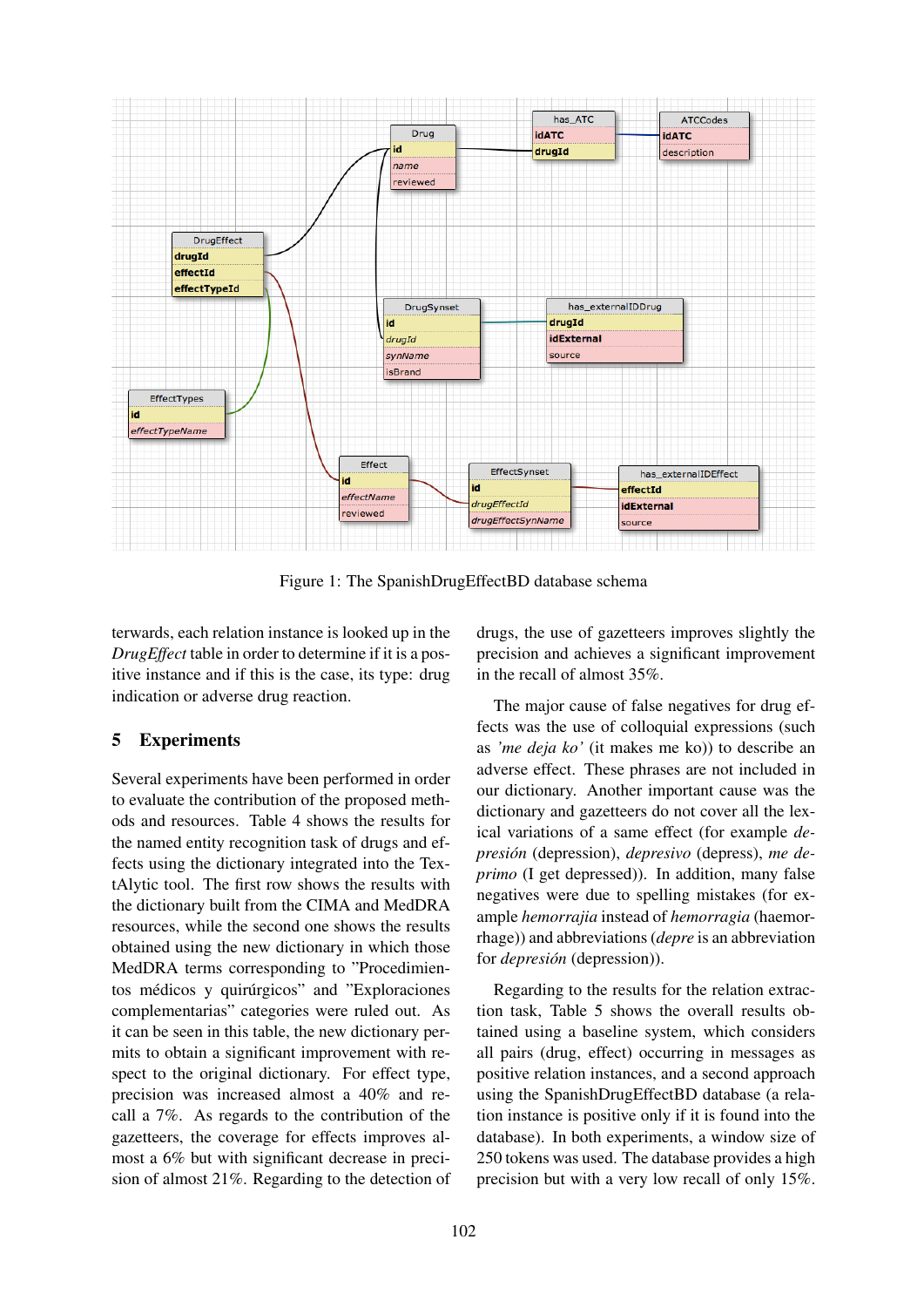| Approach                       | <b>Entity</b> | P    | R    | F1   |
|--------------------------------|---------------|------|------|------|
| Dictionary                     | drugs         | 0.84 | 0.46 | 0.60 |
|                                | effect        | 0.45 | 0.38 | 0.41 |
| New dictionary                 | drugs         | 0.84 | 0.46 | 0.60 |
|                                | effect        | 0.84 | 0.45 | 0.59 |
| New dictionary plus gazetteers | drugs         | 0.86 | 0.81 | 0.84 |
|                                | effect        | 0.63 | 0.51 | 0.57 |

Table 4: Precision, Recall and F-measure for named entity recognition task.

As it can be seen in Table 6, when the type of the relationship is considered, the performance is even lower.

| Approach                                                     |      | F1                    |
|--------------------------------------------------------------|------|-----------------------|
| <b>Baseline</b>                                              | 0.31 | $1.00 \mid 0.47 \mid$ |
| SpanishDrugEffectBD $\vert 0.83 \vert 0.15 \vert 0.25 \vert$ |      |                       |

Table 5: Overall results for relation extraction task (window size of 250 tokens).

| <b>Relation</b>                                          |                            | F1 |
|----------------------------------------------------------|----------------------------|----|
| Drug indication                                          | $0.50 \mid 0.02 \mid 0.03$ |    |
| Adverse drug reaction $\vert 0.65 \vert 0.11 \vert 0.18$ |                            |    |

Table 6: Results for drug indications and adverse drug reactions using only the database (window size of 50 tokens).

Figure 2 shows an example of the output of our system using the database. The system is able to detect the relationship of indication between *alprazolman* and *ansiedad* (anxiety), but fails in detecting the adverse drug reaction between *alprazolman* and *dependencia* (dependency). The adverse drug reaction between *lamotrigina* and *vertigo* is detected.

The co-occurrence approach provides better results than the use of the database. Table 7 shows the results for different size of windows. As it was expected, small sizes provide better precision but lower recall.

### 6 Conclusion

In this paper we present the first corpus where 400 user messages from a Spanish health social network have been annotated with drug indications and adverse drug reactions. In addition, we present preliminary results obtained using a very simple system based on co-occurrence of drugeffect pairs as a first step in the study of detecting

| Size of window | P    | R    | F1   |
|----------------|------|------|------|
| 10             | 0.71 | 0.24 | 0.36 |
| 20             | 0.59 | 0.53 | 0.56 |
| 30             | 0.52 | 0.69 | 0.59 |
| 40             | 0.47 | 0.77 | 0.58 |
| 50             | 0.44 | 0.84 | 0.58 |

Table 7: Overall results for relation extraction task using the co-occurrence approach considering different window sizes.

adverse drug reactions and drug indications from social media streams. Results show that there is still much room for improvement in the identification of drugs and effects, as well as in the extraction of drug indications and adverse drug rections.

As it was already mentioned in Section 2, the recognition of drugs in social media texts has hardly been tackled since most systems were focused on a given and fixed set of drugs. Moreover, little research has been conducted to extract relationships between drugs and their effects from social media. Most systems for extracting ADRs follow a dictionary-based approach. The main drawback of these systems is that they fail to recognize terms which are not included in the dictionary. In addition, the dictionary-based approach is not able to handle the large number of spelling and grammar errors in social media texts. Moreover, the detection of ADRs and drug indications has not been attempted for languages other than English. Indeed, automatic information extraction from Spanish-language social media in the field of health remains largely unexplored.

Social media texts pose additional challenges to those associated with the processing of clinical records and medical literature. These new challenges include the management of metainformation included in the text (for example as tags in tweets)(Bouillot et al., 2013), the detection of typos and unconventional spelling, word short-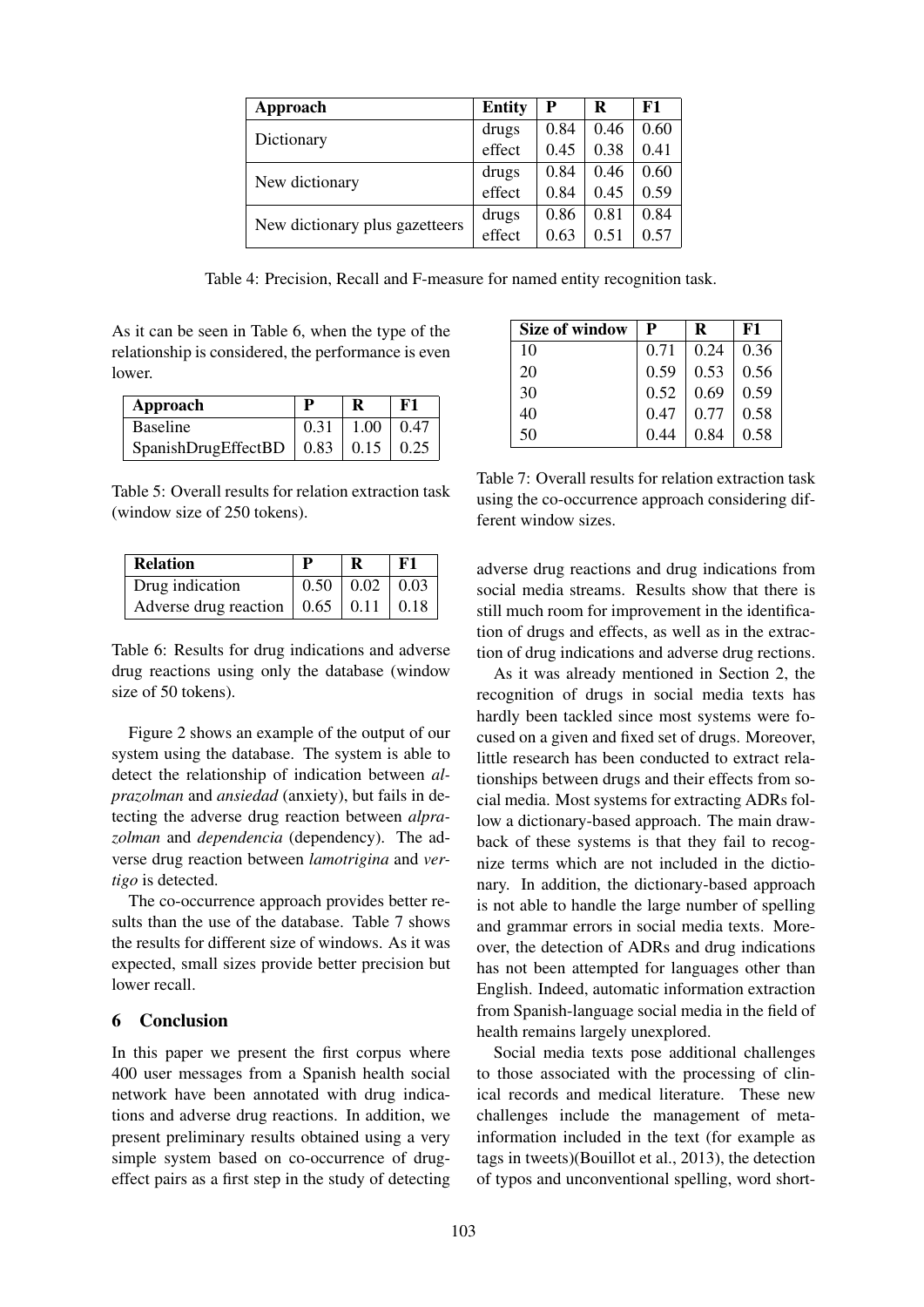# **Results - Drugs: Indications and Adverse Effects**

# **Text Annotated**

DEPR357 segun muchos prospectos no se deben pasar 21 dias (3 semanas). . el alprazolam es precisamento mas dependencia genera por su alta potencia y opinion, te diria que depende de la "adiccion a la <mark>ansiedad</mark>" que tengas. si andas medio tranquilo y bien, la dependencia no es tanta y los puedes soltar con facilidad; si tu ansiedad es altisima no los vas a poder dejar..un saludo vecino

TRBI11122 hola anais. . finalmente consegui hablar con mi psiquiatra habitual y me dijo que el vertigo era un <mark>efecto secundario de la lamotrigina</mark>. le comente que lo habia suspendido. asi esta informado de mi situacion

**Drug Effect Indication AdverseEffect** 

Figure 2: An example of the output of the system using the database.

enings (Neunerdt et al., 2013; Moreira et al., 2013) and slang and emoticons (Balahur, 2013), among others. Another challenge that should be taken into account is that while clinical records and medical literature can be mapped to terminological resources or biomedical ontologies, lay terminology used by patients to describe their treatments and their effects, in general, is not collected in any terminological resource, which would facilitate the automatic processing of this kind of texts.

In this paper, we also describe the automatic creation of a database for drug indications and adverse drug reactions from drug package leaflets. To the best of our knowledge, this is the first database available for Spanish. Although the use of this database did not improve the results due to its limited coverage, we think that the database could be a valuable resource for future efforts. Thus, we plan to translate the database into an ontology and to populate it with more entities and relationships. As future work, we plan the following tasks:

- To create a lexicon containing idiomatic expressions used by patients to express drug effects.
- To use techniques such as lemmatization and stemming to cope with the problem of lexical variability and to resolve abbreviations.
- To integrate advanced matching methods capable of dealing with the spelling error problem.
- To increase the size of the corpus.

• To apply a SVM classification approach to extract relationships between drugs and their effects.

We hope our research will be beneficial to AEMPS as well as to the pharmaceutical industry in the improvement of their pharmacovigilance systems. Both the corpus and the database are freely available online<sup>14</sup> for research purposes.

#### Acknowledgments

This work was supported by the EU project Trend-Miner [FP7-ICT287863], by the project MUL-TIMEDICA [TIN2010-20644-C03-01], and by the Research Network MA2VICMR [S2009/TIC-1542].

#### **References**

- Rakesh Agrawal, Ramakrishnan Srikant, et al. 1994. Fast algorithms for mining association rules. In *Proc. 20th int. conf. very large data bases, VLDB*, volume 1215, pages 487–499.
- Alexandra Balahur. 2013. Sentiment analysis in social media texts. *WASSA 2013*, page 120.
- David W Bates, R Scott Evans, Harvey Murff, Peter D Stetson, Lisa Pizziferri, and George Hripcsak. 2003. Detecting adverse events using information technology. *Journal of the American Medical Informatics Association*, 10(2):115–128.
- Adrian Benton, Lyle Ungar, Shawndra Hill, Sean Hennessy, Jun Mao, Annie Chung, Charles E Leonard, and John H Holmes. 2011. Identifying potential adverse effects using the web: A new approach to

<sup>14</sup>http://labda.inf.uc3m.es/SpanishADRCorpus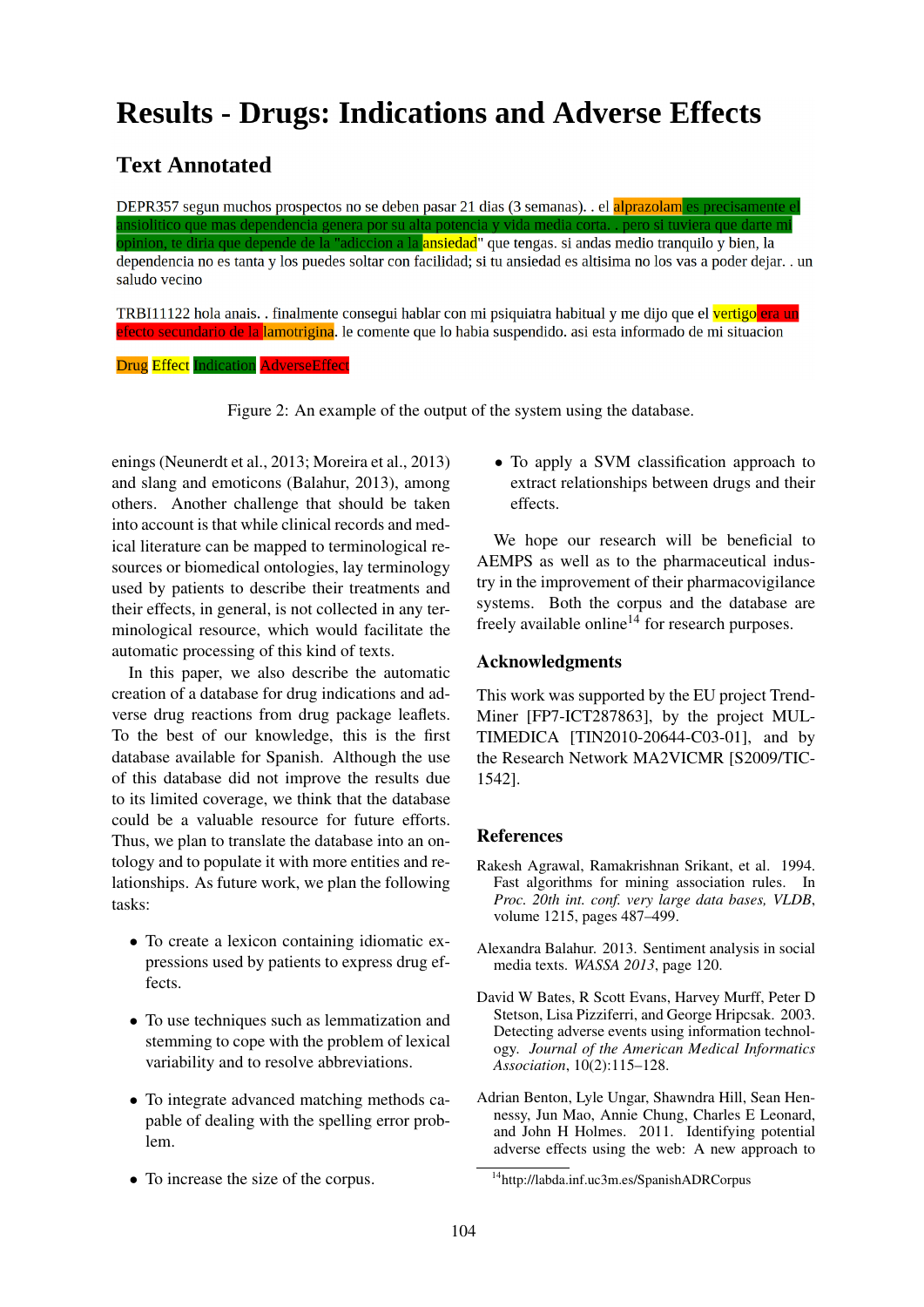medical hypothesis generation. *Journal of biomedical informatics*, 44(6):989–996.

- CA Bond and Cynthia L Raehl. 2006. Adverse drug reactions in united states hospitals. *Pharmacotherapy: The Journal of Human Pharmacology and Drug Therapy*, 26(5):601–608.
- Flavien Bouillot, Phan Nhat Hai, Nicolas Béchet, Sandra Bringay, Dino Ienco, Stan Matwin, Pascal Poncelet, Mathieu Roche, and Maguelonne Teisseire. 2013. How to extract relevant knowledge from tweets? In *Information Search, Integration and Personalization*, pages 111–120. Springer.
- Jacob Cohen. 1960. A coefficient of agreement for nominal scales. *Educational and Psychological Measurement*, 20(1):37–46.
- FDA. 1970. National adverse drug reaction directory: Costart (coding symbols for thesaurus of adverse reaction terms). *Rock-Irvine, Charles F, Sharp,) r, MD, Huntington Memorial Hospital, Stuart l, Silverman, MD, University of California, los Angeles, West los Angeles-Veterans Affairs Medical Center, Osteoporosis Medical Center*.
- Ronald A Fisher. 1922. On the interpretation of chisquared from contingency tables, and the calculation of p. *Journal of the Royal Statistical Society*, 85(1):87–94.
- Carol Friedman. 2009. Discovering novel adverse drug events using natural language processing and mining of the electronic health record. In *Artificial Intelligence in Medicine*, pages 1–5. Springer.
- Kin Wah Fung, Chiang S Jao, and Dina Demner-Fushman. 2013. Extracting drug indication information from structured product labels using natural language processing. *Journal of the American Medical Informatics Association*, 20(3):482–488.
- Harsha Gurulingappa, Abdul Mateen-Rajput, Luca Toldo, et al. 2012. Extraction of potential adverse drug events from medical case reports. *J Biomed Semantics*, 3(1):15.
- Harsha Gurulingappa, Luca Toldo, Abdul Mateen Rajput, Jan A Kors, Adel Taweel, and Yorki Tayrouz. 2013. Automatic detection of adverse events to predict drug label changes using text and data mining techniques. *Pharmacoepidemiology and drug safety*, 22(11):1189–1194.
- A Herxheimer, MR Crombag, and TL Alves. 2010. Direct patient reporting of adverse drug reactions. a twelve-country survey & literature review. *Health Action International (HAI)(Europe). Amsterdam*.
- George Hripcsak and Adam S Rothschild. 2005. Agreement, the f-measure, and reliability in information retrieval. *Journal of the American Medical Informatics Association*, 12(3):296–298.
- Martin Krallinger, Florian Leitner, Obdulia Rabal, Miguel Vazquez, Julen Oyarzabal, and Alfonso Valencia. 2013. Overview of the chemical compound and drug name recognition (chemdner) task. In *BioCreative Challenge Evaluation Workshop vol. 2*, page 2.
- Michael Kuhn, Monica Campillos, Ivica Letunic, Lars Juhl Jensen, and Peer Bork. 2010. A side effect resource to capture phenotypic effects of drugs. *Molecular systems biology*, 6(1).
- Robert Leaman, Laura Wojtulewicz, Ryan Sullivan, Annie Skariah, Jian Yang, and Graciela Gonzalez. 2010. Towards internet-age pharmacovigilance: extracting adverse drug reactions from user posts to health-related social networks. In *Proceedings of the 2010 workshop on biomedical natural language processing*, pages 117–125. Association for Computational Linguistics.
- Qi Li, Louise Deleger, Todd Lingren, Haijun Zhai, Megan Kaiser, Laura Stoutenborough, Anil G Jegga, Kevin Bretonnel Cohen, and Imre Solti. 2013. Mining fda drug labels for medical conditions. *BMC medical informatics and decision making*, 13(1):53.
- Mark McClellan. 2007. Drug safety reform at the fdapendulum swing or systematic improvement? *New England Journal of Medicine*, 356(17):1700– 1702.
- Silvio Moreira, Joao Filgueiras, and Bruno Martins. 2013. Reaction: A naive machine learning approach for sentiment classification. In *Proceedings of the 7th InternationalWorkshop on Semantic Evaluation (SemEval 2013)*, page 490.
- Melanie Neunerdt, Michael Reyer, and Rudolf Mathar. 2013. A pos tagger for social media texts trained on web comments. *Polibits*, 48:59–66.
- Azadeh Nikfarjam and Graciela H Gonzalez. 2011. Pattern mining for extraction of mentions of adverse drug reactions from user comments. In *AMIA Annual Symposium Proceedings*, volume 2011, page 1019. American Medical Informatics Association.
- Isabel Segura-Bedmar, Paloma Martínez, and Maria Herrero-Zazo. 2013. Semeval-2013 task 9: Extraction of drug-drug interactions from biomedical texts (ddiextraction 2013). *Proceedings of Semeval*, pages 341–350.
- Isabel Segura-Bedmar, Ricardo Revert, and Paloma Martnez. 2014. Detecting drugs and adverse events from spanish social media streams. In *Proceedings of the 5th International Louhi Workshop on Health Document Text Mining and Information Analysis (Louhi 2014)*.
- Sunghwan Sohn, Jean-Pierre A Kocher, Christopher G Chute, and Guergana K Savova. 2011. Drug side effect extraction from clinical narratives of psychiatry and psychology patients. *Journal of the American Medical Informatics Association*, 18(Suppl 1):i144– i149.